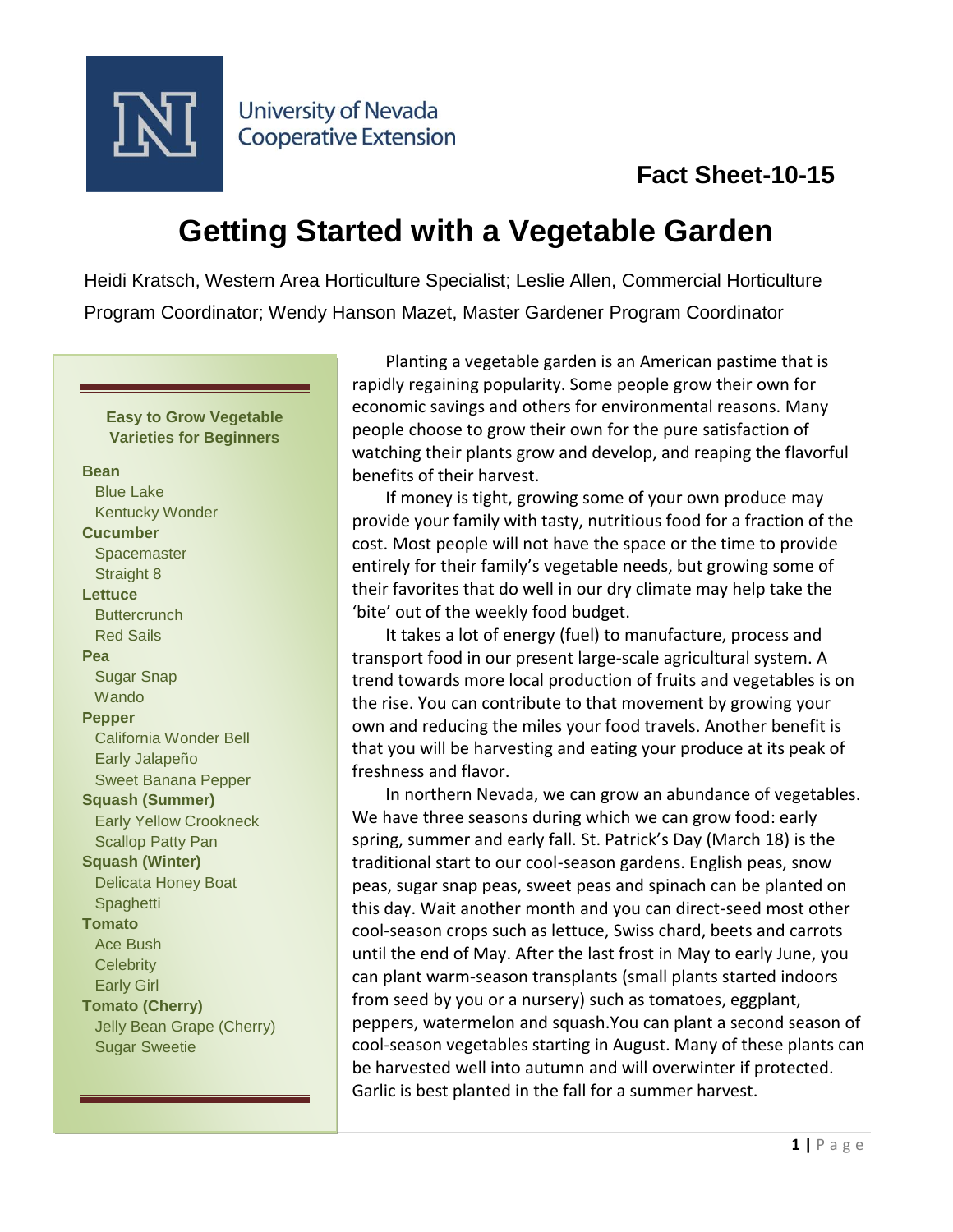### **PLANNING YOUR GARDEN**

**Cultivar Selection**. The first consideration in planning your garden is climate. Climate affects what you can grow and which vegetable varieties are best for your area. In particular, knowing your *frost-free period* – the average number of days from the date of last spring frost to the date of the earliest fall frost – tells you the window of time you have to grow vegetables that are not frost-tolerant (warmseason vegetables). This information, combined with the *days to maturity* information for each crop you wish to plant, will help you decide on the best vegetable cultivars for your garden. The 'days to maturity' is the number of days required for a particular vegetable variety to grow from seed or transplant to the time of harvest. Different varieties of a given crop differ in 'days to maturity,' and you should choose the varieties that will be successful in your area. In general, our average last spring frost occurs May 15 and our earliest fall frost, Sept. 15. If you've lived in northern Nevada long enough, you know how variable this can be, so plan on a frost-free period of about 90 days to be safe (see sidebar, page 4). **Site Selection**. The second consideration is selecting the site for your garden. Generally, choose a site that gets full sun for at least six to eight hours per day. This means planting away from buildings and shade trees. Often, the best place for a vegetable garden is the south-facing side of your property, although an east- or west-facing side can work as well. If full sun is not an option, you might consider growing your vegetables in containers and moving them around to track the sun. Another option is to rent space from a local community garden, which will have the space and light you need for growing your vegetables.

It is important that the site you select for your vegetable garden has access to water. Vegetable plants need a consistent supply of water to support their growth. Plants should never be allowed to dry out or sit in waterlogged soil – these conditions will kill your plants. The site needs to be accessible to a garden hose or, if you prefer, an automated irrigation system. Drip irrigation is commonly used in our area because it reduces water loss from evaporation and delivers waters directly to plant roots, conserving water and reducing weeds.

**Vegetable Planting Dates.** Planting dates depend upon the plant cold-hardiness. Some vegetables are *very hardy* and can be planted as soon as the soil can be worked in the spring. *Semi-hardy* vegetables can be planted two to four weeks before the average last killing frost date of May 15. Cole crops such as broccoli, cauliflower, Brussels sprouts and cabbage are heat-sensitive, and they grow better in cool weather than in hot weather; they should not be planted after mid-May. *Frost-tender* and *cold-sensitive* vegetables will not survive a frost without some protection; they need to be planted after the last frost date. *Frost-tender* and *cold-sensitive* vegetables can be purchased as transplants, or started from seed in the house mid-March through mid-April for transplanting after the danger of frost is past. Earlier transplanting can be done when hotcaps, row covers or other protection is used.

The dates in the table below are average planting dates for the Reno, Nev. area, and are for direct-seeding into the ground unless indicated otherwise. Since there are many microclimates in the Reno area, planting dates may differ by several days to two weeks. For example, the north valleys average five to 10 degrees F colder than Reno, and planting should be delayed by one to two weeks in these areas.

Succession planting can ensure a continuous supply of produce. For example, by planting a 10-foot row of beans on May 15 followed by another planting two to four weeks later, you can extend the harvest period over the entire season. Succession planting can be done with beans, carrots, broccoli, endive, lettuce, radishes, cabbage, turnips, corn and beets.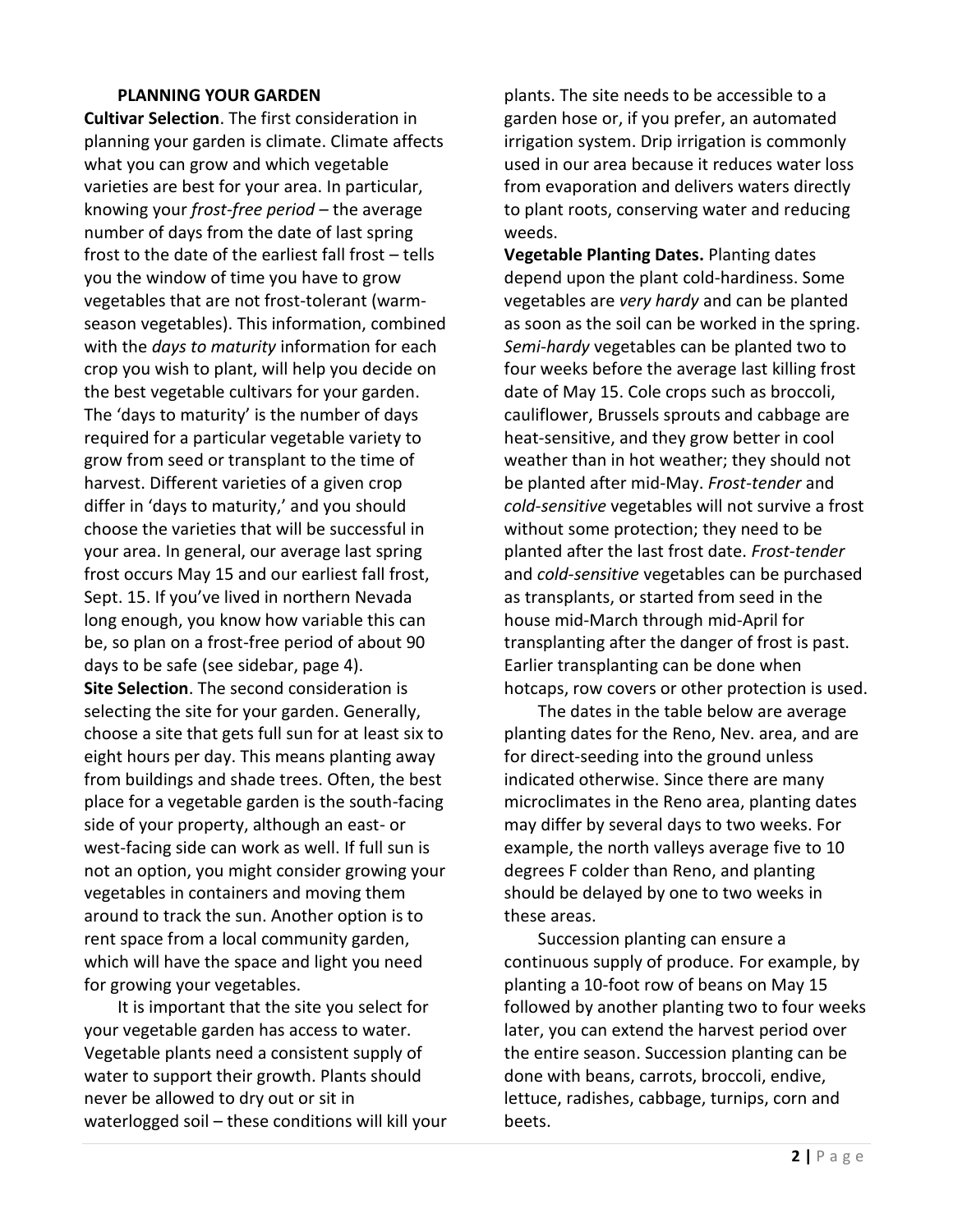### **EARLY SPRING PLANTING**

### **VERY HARDY VEGETABLES SEMI-HARDY VEGETABLES**

### Plant March 15 to May 1 Plant April 1 to May 1

Asparagus - crowns and the set of the Beets - thru June Broccoli **Carrots - thru June** Brussels sprouts **Cauliflower** Cabbage Chinese cabbage (late summer planting best) Garlic - cloves (fall planting best) example a parsnip Horseradish - root sections or plants, anytime Radish - thru May Kale Swiss chard - thru May Swiss chard - thru May Swiss chard - thru May Swiss chard - thru May Swiss chard -Lettuce Parsley - plants or seeds Broccoli - plants Peas **Brussels sprouts - plants** Rhubarb - plants Cabbage - plants Cabbage - plants Cabbage - plants Cabbage - plants Cabbage - plants Cabbage - plants Cabbage - plants Cabbage - plants Cabbage - plants Cabbage - plants Cabbage - plants Cabbage - plants C Spinach Cauliflower - plants Turnip Potato - "seed" pieces‡ Onions - seeds, plants or sets†

### **LATE SPRING PLANTING**

### **FROST-TENDER VEGETABLES COLD-SENSITIVE VEGETABLES**

Eggplant - plants

Melons - plants

Pepper - plants Pumpkin Squash

Sweet potato - plants Tomato - plants

Okra

Plant after May 15 Plant 1 to 2 weeks after May 15 to June 15 Celery - plants Beans, lima Green beans - succession plantings thru June Super sweet corn - plants or seeds New Zealand spinach Cucumber - plants or seeds Sweet corn - plants or seeds, succession plantings thru mid-June



## **LATE SEASON PLANTING**

**Plant Mid-July to Sept. 1 Plant in October for next summer harvest**



### Beets **Garlic - cloves** Carrots (mid-July) Onions - bulbs (spring planting best) Chinese cabbage (late July to mid-August) Collard Kale Lettuce (mid-August) Peas (July 1 to mid-July Radish (mid-August) Spinach (mid-August) Turnip (early July) †Onion sets are small bulbs, less than 1 inch in diameter.

‡Potato seed pieces are small pieces of potato cut to include at least one "eye."